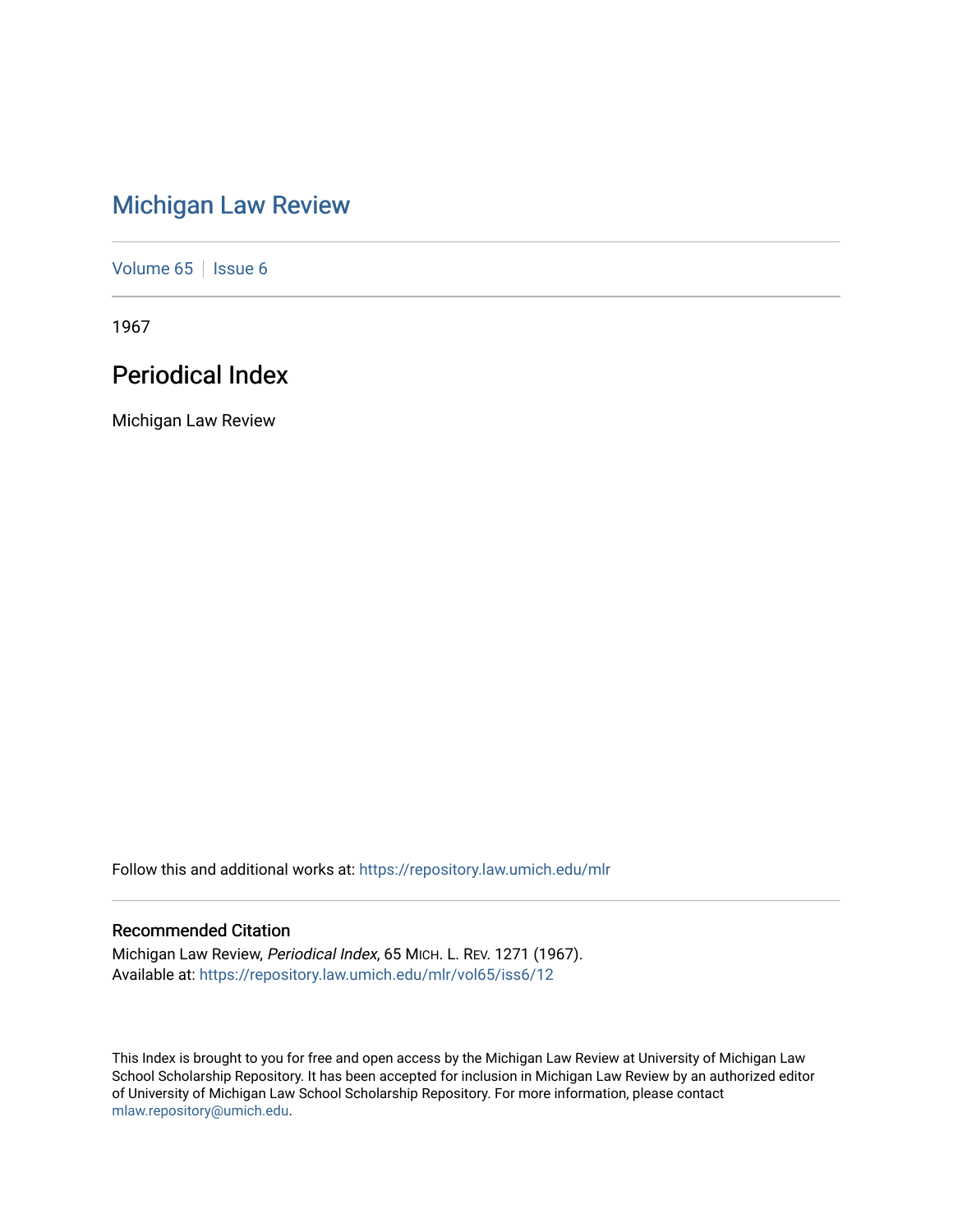This index includes *articles, comments* and some of the longer *notes* which have appeared in leading law reviews since the publication of the last issue of this *Review.*  (a) indicates a leading article.

#### ADMINISTRATIVE LAW

See also *Government Contracts.* 

Church of Christ: standing and the evidentiary hearing. 55 Geo. L.J. 264-84 (Nov.).

Retroactive administrative decisions. (a) Raoul Berger. 115 U. Pa. L. Rev. 371-97 (Jan.).

#### **ANTITRUST LAW**

Criteria for determining the legality of horizontal mergers: *United States v. Von's Grocery Co.* 14 U.C.L.A.L. Rev. 653-69 (Jan.).

Legal restrictions on exploitation of the patent monopoly: an economic analysis. (a) William F. Baxter. 76 Yale L.J. 267- 370 (Dec.).

Preliminary injunctions for the FTC in merger cases. 52 Cornell L.Q. 461-69 (Winter II).

The Von's merger case-antitrust in reverse. (a) Henry J. Bison, Jr. 55 Geo. L.J. 201-33 (Nov.).

#### ARMED FORCES

Servicemen in civilian courts. 76 Yale L.J. 380-404 (Dec.).

#### **ATTORNEYS**

See *Legal Profession.* 

#### BANKS AND BANKING

Banks and banking: authority of state banking superintendent to challenge branching activities of national banks. 1967 Duke L.J. 72-96 (Feb.).

#### BIOGRAPHY

Mr. Justice Black: thirty years in retrospect: a symposium. Articles by Earl Vvarren, Nicholas Johnson, Harry Kalven, Jr., Charles E. Rice, Paul A. Freund, W. Wallace Kirkpatrick, Ivan C. Rutledge, J. Skelly Wright, and Arthur E. Sutherland. 14 U.C.L.A.L. Rev. 397-552 (Jan.).

# BRITISH LAW

The British legal aid system. (a) Albert Utton. 76 Yale L.J. 371-78 (Dec.).

Revisionism in the house of lords: the

bastion of rigid stare decisis falls. 80 Harv. L. Rev. 797-803 (Feb.).

#### CIVIL AERONAUTICS Acr

A footnote to the legislative history of the civil aeronautics act of 1938 and afterword. (a) Howard C. Westwood and Alexander E. Bennett. 42 Notre Dame Law. 309-81 (Feb.).

#### CIVIL RIGHTS

Title VI, the guidelines and school desegregation in the South. (a) James R. Dunn. 53 Va. L. Rev. 42-88 (Jan.).

#### CONFLICT OF LAWS

Choice of law within the federal system: *Erie* versus *Hanna.* (a) E. Blythe Stason, Jr. 52 Cornell L.Q. 377-405 (Winter II).

Rights of a surviving spouse in Texas in marital property acquired while domi• ciled elsewhere. 45 Texas L. Rev. 321-35 (Dec.).

#### CONSTITUTIONAL **l.AW**

See also *Criminal Procedure, Freedom of Speech.* 

The fourteenth amendment, congressional power, and private discrimination: *United States v. Guest.* 14 U.C.L.A.L. Rev. 553-80 (Jan.).

#### **CONTRACTS**

See also *Government Immunity and Liability, Parol Evidence.* 

The legal status of franchises that specify that a dealer must confine his sales to a designated territory. 42 Notre Dame Law. 412-21 (Feb.).

#### **COPYRIGHT**

Implications of the prospective revisions of the Berne convention and the United States copyright law. (a) Melville B. Nimmer. 19 Stan. L. Rev. 499-554 (Feb.).

# **CORPORATIONS**

Corporate acquisition by tender offer. (a) Arthur Fleischer, Jr. and Robert H. Mundheim. 115 U. Pa. L. Rev. 317-70 (Jan.).

[ 1271]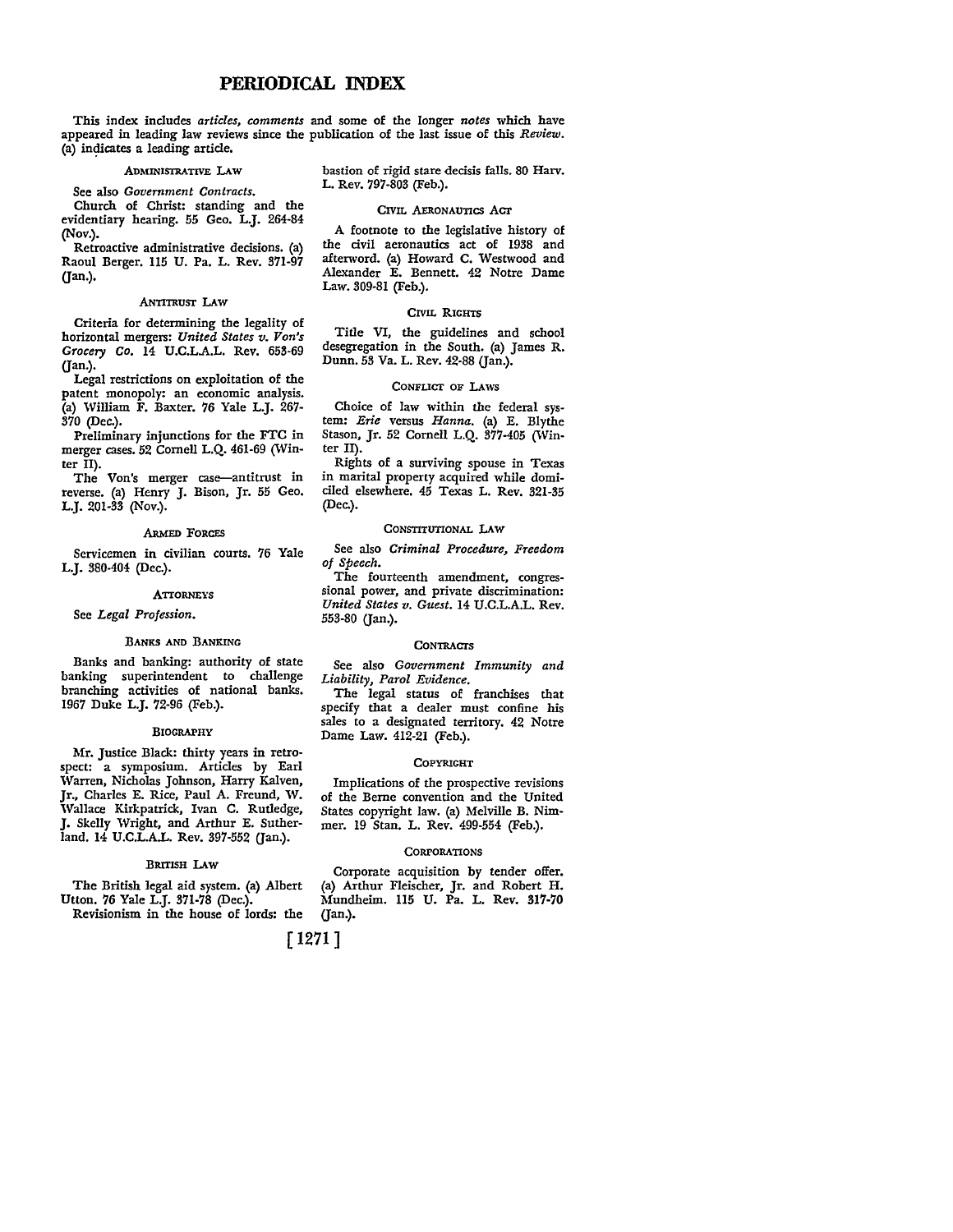# CREDITORS' RIGHTS

Creditors' rights-amendment to bankruptcy act invalidates and postpones many statutory liens and clarifies priorities among liens in bankruptcy. 45 Texas L. Rev. 374-87 (Dec.).

#### CRIMINAL LAW

The criminal responsibility of chronic alcoholics. 52 Cornell L.Q. 470-78 (Winter II).

Private consensual adult behavior: the requirement of harm to others in the enforcement of morality. 14 U.C.L.A.L. Rev. 581-603 (Jan.).

## CRIMINAL PROCEDURE

See also *Search and Seizure.* 

The defense of entrapment in the federal courts. (a) Lester B. Orfield. 1967 Duke L.J. 39-71 (Feb.).

Due process, judicial economy and the hung jury: a reexamination of the *Allen*  charge. 53 Va. L. Rev. 123-49 (Jan.).

Indigent criminal defendant's constitutional right to compensated counsel. 52 Cornell L.Q. 433-44 (Winter II).

The new definition: a fifth amendment right to counsel. 14 U.CL.A.L. Rev. 604- 30 (Jan.).

Seizures by private parties: exclusion in the criminal cases. 19 Stan. L. Rev. 608-18 (Feb.).

## DuE PROCESS OF LAw

See *Criminal Procedure.* 

## FAMILY LAW

See *Parent and Child.* 

#### FEDERAL JURISDICTION

See also *Social Welfare.* 

Federal jurisdiction: the civil rights removal statute revisited. 1967 Duke L.J. 136-92 (Feb.).

# FEDERAL RULES OF CIVIL PROCEDURE

Federal rules of civil procedure-rule 19 and indispensable parties. 65 Mich. L. Rev. 968-81 (March).

#### FREEDOM OF SPEECH

See also *Libel and Slander.* 

Public speech and the first amendment. (a) Donald Meiklejohn. 55 Geo. L.J. 234- 63 (Nov.).

FREIGHT AND FREIGHTAGE

Regulation of air freight pickup and delivery. 76 Yale L.J. 405-22 (Dec.).

# GOVERNMENT CONTRACTS

Mandatory administrative proceedings and statutes of limitations in government contract cases: a three-way conflict. 53 Va. L. Rev. 150-69 (Jan.).

#### GOVERNMENT IMMUNITY AND LIABILITY

Waiver of governmental immunity to prejudgment interest when the United States is sued as assignee of a private contract. 115 U. Pa. L. Rev. 454-63 (Jan.).

#### GRAND JURY

# See *Witnesses.*

#### INHERITANCE, EsTATE AND GIFT TAXES

Federal estate taxation: "policy facts" under section 2042(2) held to determine "incidents of ownership." 1967 Duke L.J. 193-201 (Feb.).

#### INTERNATIONAL LAW

See also *Copyright, Prisoners of War.*  A divided country in foreign courtsrecent litigation involving Germany's legal status and the Zeiss Stiftung. 65 Mich. L. *Rev.* 924-43 (March).

#### **JUDGMENTS**

Requiem for the final judgment rule. 45 Texas L. Rev. 292-320 (Dec.).

#### **JURISDICTION**

# See *Obscenity.*

# LAnoR LAw

Conflict of interest problems arising from union pension fund loans. 67 Colum. L. Rev. 162-80 (Jan.).

Defamation in labor disputes: preemption and the new federal common law. (a) Thomas S. Currier. 53 Va. L. *Rev.* 1-41 Gan.).

Establishment of bargaining rights without an NLRB election. (a) Howard Lesnick. 65 Mich. L. *Rev.* 851-68 (March).

Withdrawal from multi-employer bargaining-reconsidering *retail associates.* 

115 U. Pa. L. *Rev.* 464-74 Gan.).

## LEGAL Am

Neighborhood law offices: the new wave in legal services for the poor. 80 Harv. L. *Rev.* 805-50 (Feb.).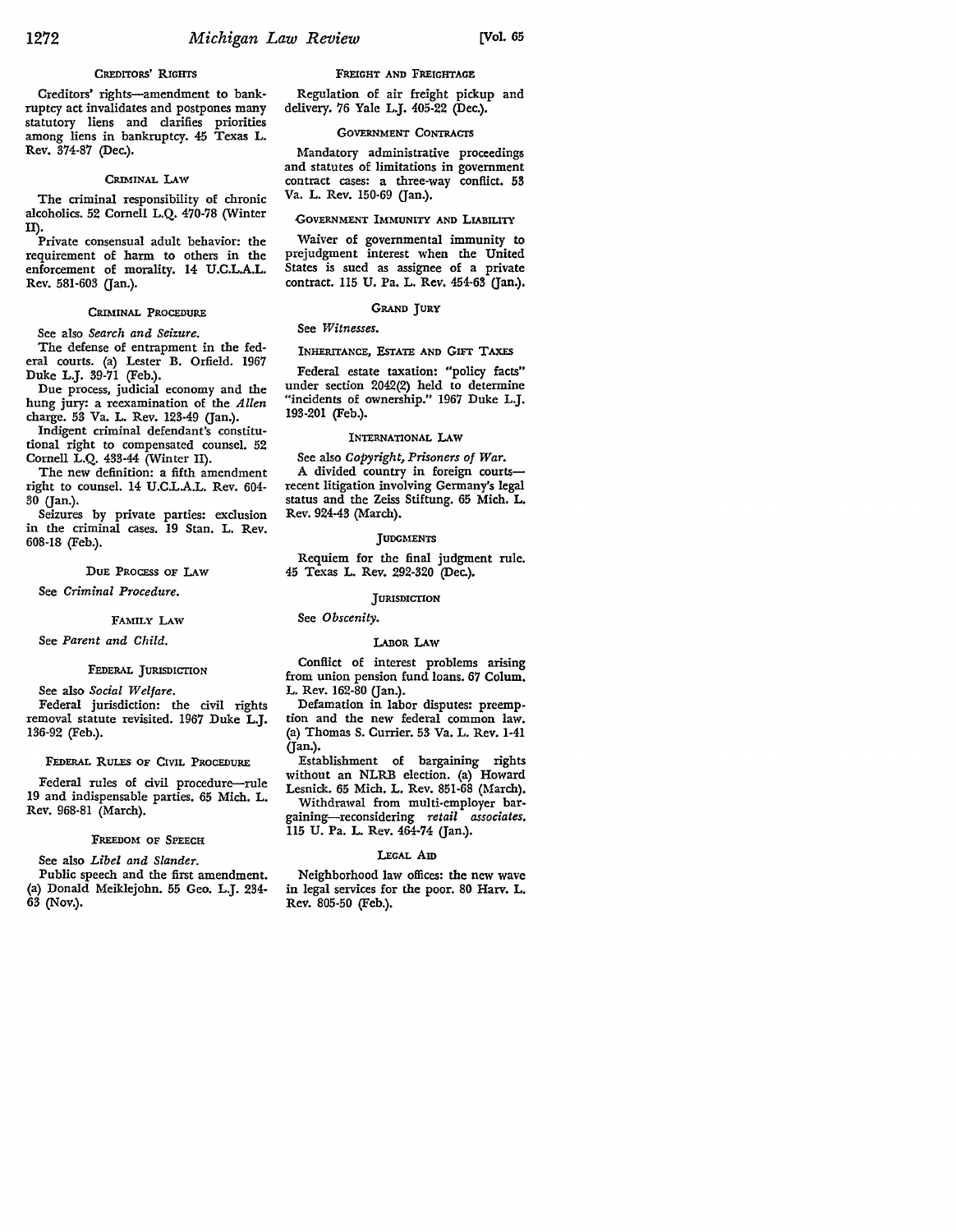## LEGAL EDUCATION

History, legal history and legal education. (a) Calvin Woodard. 53 Va. L. Rev. 89-121 (Jan.).

#### LEGAL HISTORY

#### See *Legal Education.*

#### LEGAL PROFESSION

The disenchanted client v. the dishonest lawyer: where does the legal profession stand? 42 Notre Dame Law. 382-99 (Feb.).

#### LEGAL RESEARCH

Science-computers-the use of data processing in legal research. 65 Mich. L. Rev. 987-94 (March).

## LIBEL AND SLANDER

See also *Labor Law.* 

Free speech and defamation of public persons: the expanding doctrine of *New York Times* Co. *v. Sullivan.* 52 Cornell L.Q. 419-32 (Winter II).

The limits of political speech: *New York Times v. Sullivan* revisited. 14 U.C.L.A.L. Rev. 631-52 (Jan.).

## LIMITATION OF ACTIONS

See *Government Contracts.* 

#### MARRIAGE: PROPERTY

# See *Conflict of Laws.*

# MICHIGAN LAW

1966 annual survey of Michigan law: The work of the Michigan supreme court and courts of appeals during the survey period: a statistical analysis, by James 0. Thompson; Public and adjective law, by Leonard Gilman, Edward H. Cooper, Samuel I. Shuman, Peter E. Quint, Edward M. Wise, Boaz Siegel, Bums Stanley and Edward Tunstall; Commercial law, by Bradford Stone, Anthony M. Vemava, John E. Glavin, John E. S. Scott, and Frank M. Wiseman; Property law, by Solomon Bienenfeld and Kenneth R. Callahan; Tort and family law, by Armand D. Kunz, Harold S. Marchant and George L. Downing; Table of cases. 13 Wayne L. Rev. 1·316 (Survey 1966).

#### **OBSCENITY**

Multi-venue and the obscenity statutes. 115 U. Pa. L. Rev. 399-438 (Jan.).

#### PARENT AND CHILD

Child abuse reporting laws: the shape of the legislation. (a) Monrad G. Paulsen. 67 Colum. L. Rev. 1-49 (Jan.).

#### PAROL EVIDENCE

Reformation and the parol evidence rule. (a) George E. Palmer. 65 Mich. L. Rev. 833-50 (March).

#### PASSPORTS

Passports in perspective. (a) Leonard S. Goodman. 45 Texas L. Rev. 219-79 (Dec.).

#### PATENTS

# See *Antitrust Law.*

#### PERSONAL PROPERTY

The unclaimed personal property problem: a legislative proposal. 19 Stan. L. Rev. 619-27 (Feb.).

#### POSTAL LAWS AND CONVENTIONS

Legal aspects of postal money orders. (a) John D. O'Malley. 52 Cornell L.Q. 357-76 (Winter II).

#### PRISONERS OF WAR

The Geneva convention and the treatment of prisoners of war in Vietnam. 80 Harv. L. Rev. 851-68 (Feb.).

#### PROBATION

Judicial review of probation conditions. 67 Colum. L. Rev. 181-207 (Jan.).

#### PRODUCTS LIABILITY

Manufacturer's liability for an "uncrashworthy" automobile. 52 Cornell L.Q. 444-60 (Winter II).

Products liability and section 402A of the restatement of torts. 55 Geo. L.J. 286- 324 (Nov.).

## PROPAGANDA

International control of propaganda: a symposium. Articles by Clark C. Havighurst, Arthur Larson, Richard T. Davies, Richard C. Rowson, Yuri Bobrakov, Kazimierz Grzybowski, Wade J. Newhouse, Jr., Nathaniel L. Nathanson, William W. Van Alstyne, Gerhard von Glahn, William V. O'Brien, John B. Whitton, and Richard A. Falk. 31 Law &: Contemp. Prob. 437- 634 (Summer).

#### PROPERTY

Subdivision exactions: where is the limit? 42 Notre Dame Law. 400-11 (Feb.).